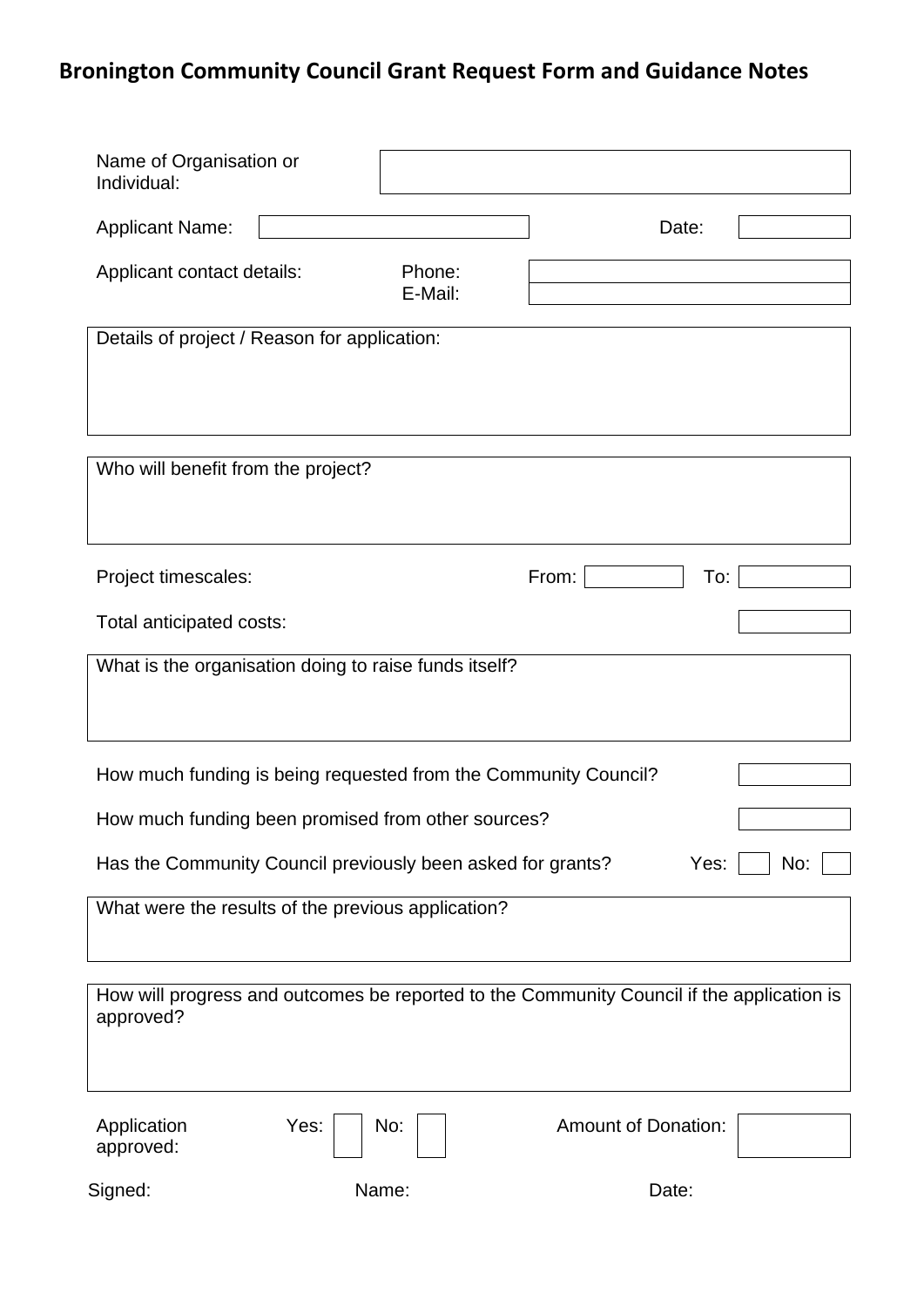## **Bronington Community Council Grant Request Form and Guidance Notes**

## **Guidance Notes for the Grant Request Process**

Bronington Community Council strives to allocate grants and donations in a fair and open manner judging each application on its own merits.

When allocating grants and donations the Community Council must show regard to the statutory powers granted to the council through various local government acts and Audit regulations. A copy of this can be found in the back of The Good Councillors Guide or from the clerk.

The Community Council does not have the power to provide grants or donations to individuals or national charities.

Grants and donations will be decided by Bronington Community Council as agenda items at Community Council meetings.

All grants and donations are made on a strictly one off basis – receiving funding in one financial year does not mean funding will be automatically provided in future years.

All grants and donations given must be for the benefit of some or all of the parishioners of the council's area which includes the Bronington, Iscoyd and Whitewell.

#### **When seeking funding from the Community Council you and your organisation should take into account the following criteria which are intended as guidelines rather than prescriptive rules:-**

- Be able to provide a clear explanation of what the funding is for, including time scales.
- Be able to provide examples of other funding sources including fund raising events.
- Be able to show who will benefit from this funding.
- Be able to explain what impact not receiving this funding will have on your organisation.

#### **However groups must meet the following criteria:-**

- Have an organisation bank account (not personal).
- Must provide copies of the organisations accounts if requesting £1000+ or if requested to do so.

#### **Timing of Applications**

- Grant Application forms are to be submitted by 31st March.
- Grant applicants are invited to attend April Council meeting, if necessary, and to provide additional information and answer any questions the Council may have.
- At the May meeting, the Council will consider the grant requests as previously submitted and decide on amounts for grants for current financial year.
- In June the grants are paid to organisations for the current financial year.

#### **When deciding allocation of grants and donations the Community Council will consider the following criteria:-**

- The benefit to parishioners of the council's ward in providing this funding.
- The financial circumstances of the organisation.
- How previous funding has been spent by that organisation.
- **•** The financial position of the Community council itself.